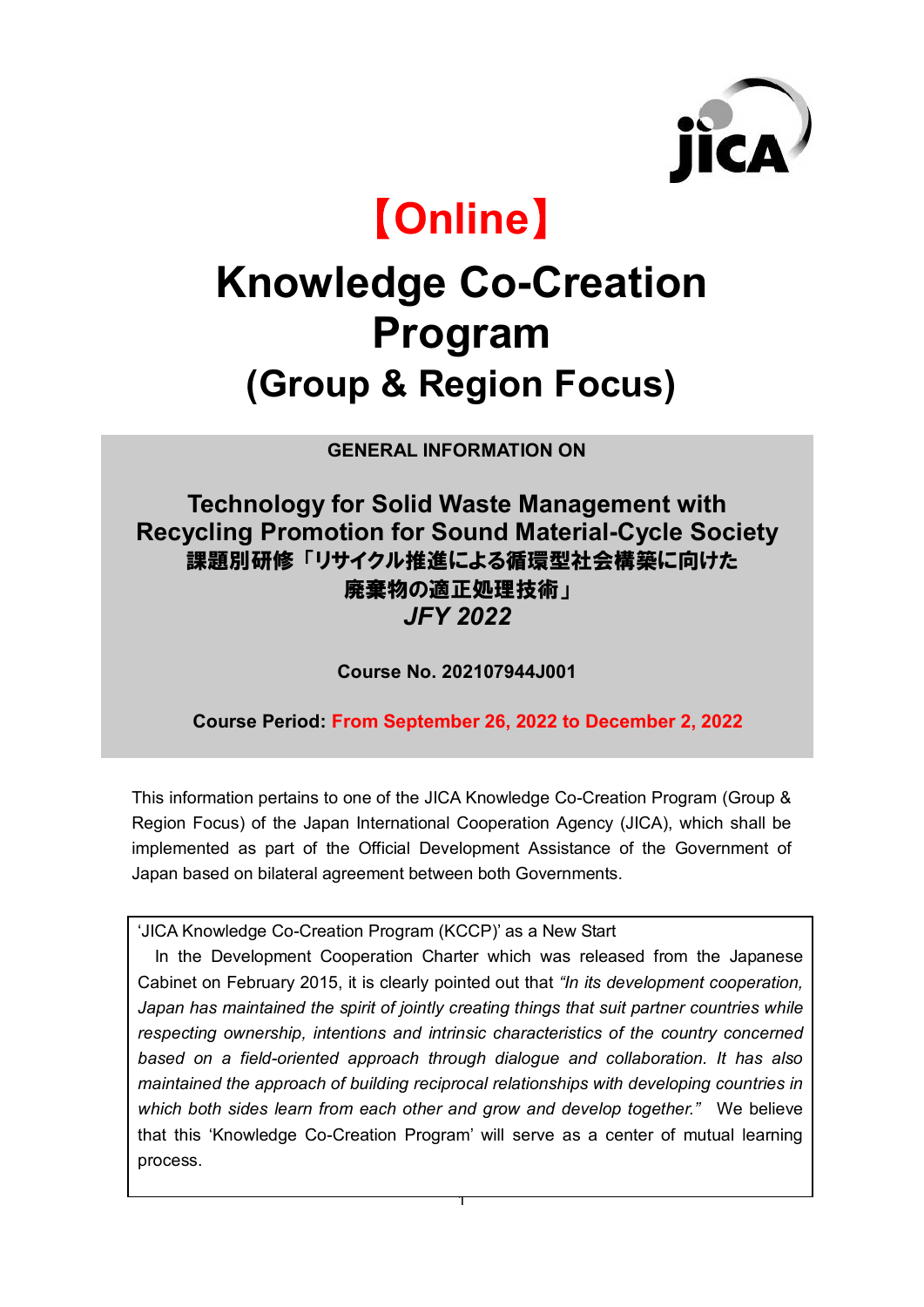# *I. Concept*

### **Background**

Recently **Solid Waste Management** (SWM) is not only focused on the treatment of generated waste like collection, transportation and landfilling, but also other activities from view point of so called "A Sound Material Cycle Society (SMCS)".

Under the condition, this training course aims at comprehensive way for SWM, particularly technology for recycling toward SMCS. Due to Marine contamination and Global warming, waste such as plastics becomes more serious to handle those than before especially in developing countries. This means we must endeavor further toward SMCS in own countries and region. In Japan, we have been executing SMCS since 2000, the concept of 3R has widely spread. While reviewing each action, either Reduce or Reuse is rather action guideline for citizen, so to say, the matter of management on SWM. On the other hand, Recycle needs some facilities and technologies to realize its technical process.

Here Kitakyushu has the history of overcoming environmental issues through many activities. Consequently, Kitakyushu has become one of pioneering region as representing of recycling industries complex called Eco-town. Thus reflecting the regional characteristics, this course sets up aiming at comprehensive SWM with SMCS toward future a decade year in developing countries.

#### **For what?**

This program is designed to improve Solid Waste Management (SWM) processes comprehensively under the concept of Sound Material Cycle Society (SMCS) for participating countries and regions. It includes not only simple work of SWM, such as collection, transportation, intermediate treatment and landfilling but also recycle based technology and practical example of SMCS carried out in Japan. Cleaner Production, one of specific items among SMCS, is contained in this course. The idea for reducing environmental burden and cost reduction through efficiency enhancement can be achieved simultaneously. Cleaner Production is widely introduced for factory rationalization as well as for waste handling work optimization.

#### **For whom?**

This program is offered to engineering officers and managers in charge of waste management processes on collection, transportation, intermediate treatment and final disposal.

#### **How?**

Participants will learn techniques and know-how to improve waste management processes toward Sound Material Cycle Society (SMCS), which contributes to addressing relevant issues in each country.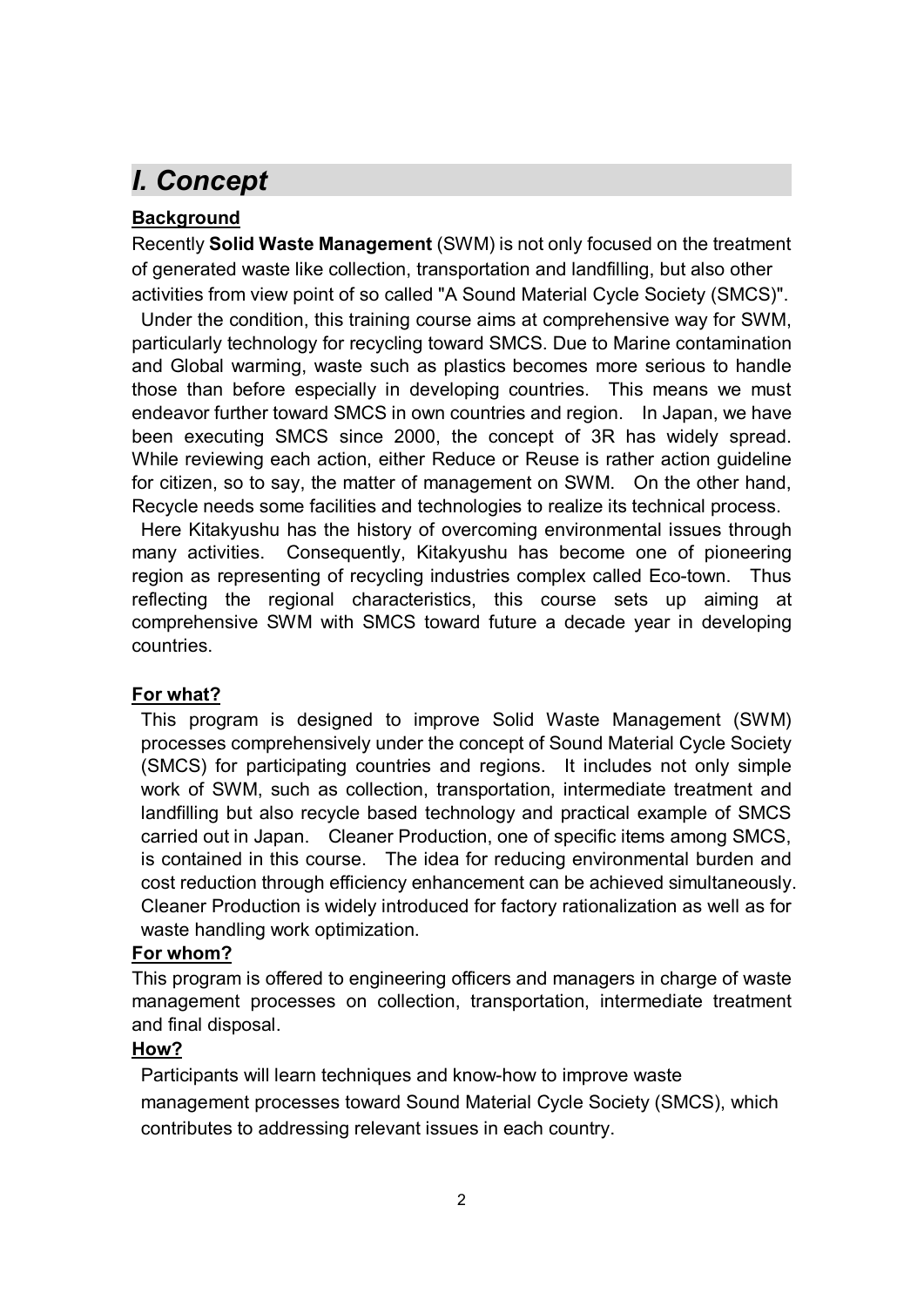## *II. Description*

#### **1. Title (Course No.)**

**Technology for Solid Waste Management with Recycling Promotion for Sound Material-Cycle Society (202107944J001)**

#### **2. Course Period**

From September 26, 2022 to December 2, 2022

#### **3. Target Regions or Countries**

Albania, Armenia, Azerbaijan, Bhutan, Brazil, Djibouti, Kenya, Mozambique, Pakistan, Saint Vincent and the Grenadines, Sri Lanka, Ukraine, and Zambia

#### **4. Eligible / Target Organization**

This program is designed for governmental organization and Non Profitable Organization (NPO) engaged in waste management.

**5. Course Capacity (Upper limit of Participants)** 13 participants

#### **6. Language to be used in this program: English**

All participants are requested to communicate and discuss in English without any problem so that we can share each idea and deepen understanding of the lesson. English proficiency is indispensable for all participants.

#### **7. Course Objective**

After successfully completed the course, participants shall be able to improve waste management processes toward Sound Material Cycle Society (SMCS).

#### **8. Expected Module Outputs and Contents:**

This program consists of the following components. The training course is composed of 4 expected Module Outputs. Participants are requested to study every Module so as to understand comprehensive SWM in Japan. Details on each component are given below: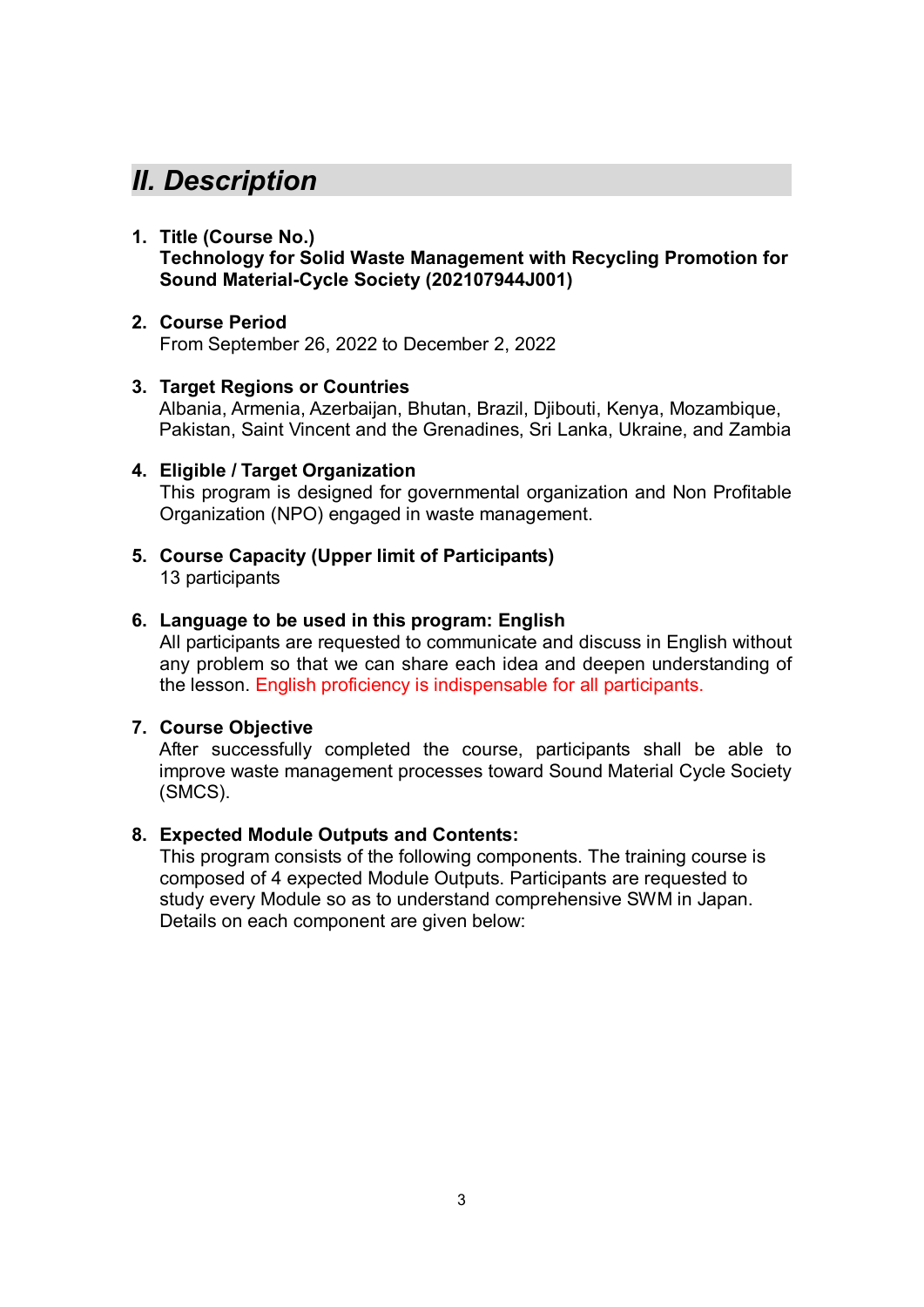| <b>Expected Module Output</b>                                                                                                       | Subjects/Agendas                                                                                                                                                                                                                                                                        | Methodology                                         |
|-------------------------------------------------------------------------------------------------------------------------------------|-----------------------------------------------------------------------------------------------------------------------------------------------------------------------------------------------------------------------------------------------------------------------------------------|-----------------------------------------------------|
| Module 1<br>Be able to explain the<br>social system toward<br><b>Sound Material Cycle</b><br>Society (SMCS) in<br>Japan.            | Japan Political System and Waste<br>1.<br>Management Law<br>Sound Material Cycle Society (Overall<br>2.<br>views and Laws & regulation)<br><b>Effective Waste Collection and Transport</b><br>3.<br>(Time & Motion Study)<br><b>Cleaner Production and Effective</b><br>4<br>Management | Lecture<br><b>Disucussion</b>                       |
| Module 2<br>Be able to explain typical<br>Solid Waste<br>Management (SWM)<br>carried out in Japan.                                  | 5.<br>General Waste Management in<br>Kitakyushu City<br>Industrial Waste Management in<br>6.<br>Kitakyushu City<br>Basic theory of landfill technology<br>7.<br>Virtual Video Tour of Incineration Plant<br>8.<br>and Medical Waste Treatment at<br>Hospital                            | Lecture<br><b>Discussion</b><br>and Virtual<br>tour |
| Module 3<br>Be able to explain<br>composting from<br>organic waste and<br>outline toward eco<br>industry promotion in<br>Kitakyushu | Home Composting from Kitchen Waste<br>9.<br>(Takakura Method)<br>10. Quality Control of Compost from Different<br>Waste<br>11. Virtual Tour Video of Eco-Town in<br>Kitakyushu                                                                                                          | Lecture<br><b>Discussion</b><br>and Virtual<br>tour |
| Module 4<br>Be able to explain<br>community level<br>environmental<br>awareness activity in<br>Japan.                               | 12. City Planning along with Nature<br>Preservation                                                                                                                                                                                                                                     | Lecture<br><b>Discussion</b>                        |

## **9. Preparation in a participant's home country**

Applying organizations are required to submit Job Report together with the application form for selection in Japan (Annex Ⅲ).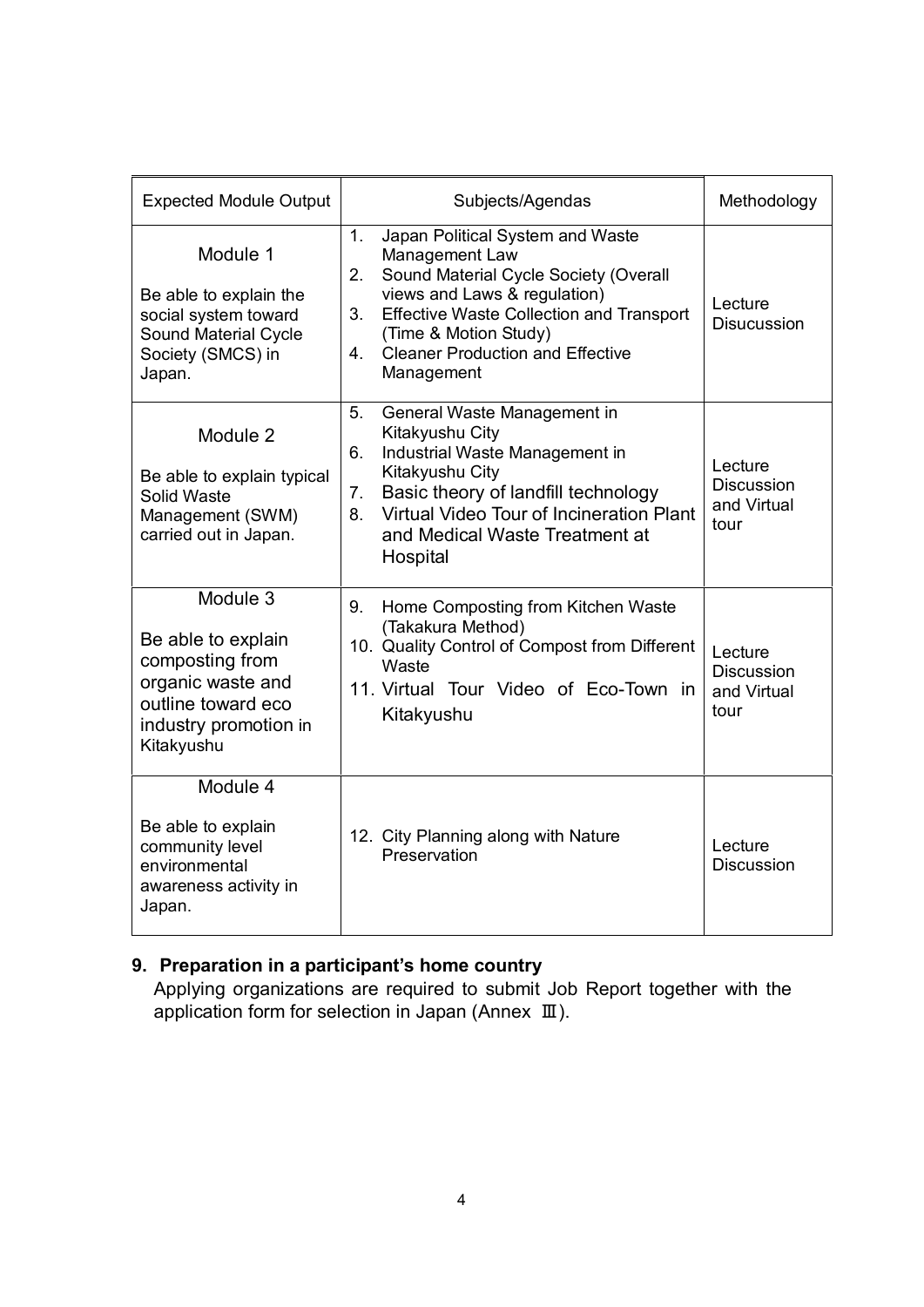## *III. Eligibility and Procedures*

#### **1. Expectations to the Participating Organizations**

- (1) This program is designed primarily for organizations that intend to address specific issues or problems identified in their operation. Participating organizations are expected to use the project for those specific purposes.
- (2) This program is enriched with contents and facilitation schemes specially developed in collaboration with relevant prominent organizations in Japan. These special features enable the project to meet specific requirements of applying organizations and effectively facilitate them toward solutions for the issues and problems.

#### **2. Nominee Qualifications**

Applying Organizations are expected to select nominees who meet the following qualifications.

#### **(1) Essential Qualifications**

- 1) Current Duties: Engineers or Managers direct in charge of Solid Waste Management (SWM) process such as collection, transportation, intermediate treatment and landfilling or indirect but relevant work in charge.
- 2) Experience in the relevant field: have more than 3 years of experience in the field mentioned above.
- 3) Educational Background: be a graduate of university or equivalent level.
- 4) Language: have a competent command of spoken and written English which is equal to TOEFL iBT 100 or more (This course contains workshop where needs active participation in discussions, which requires high competence of English ability. Please attach an official certificate for English ability such as TOEFL, TOEIC, etc, if possible.)
- 5) Technical Requirements:
	- a. Technology Proficiency
		- Basic computer skills such as, sending/receiving email with attachments, and using a web browser.
		- ・ Online course is delivered using the following services, Web Conferences (Zoom), Cloud Storage (GIGAPOD), and YouTube. Online tutorial and support by JICA will be limited. The ability to be self-directed in learning new technology skills are required.
	- b. Internet Connection
		- High Speed Broadband Connection (at least 2Mbps).
		- \* Internet access charge incurred for this course shall be borne by your organization.
	- c. Hardware (Minimum Requirement)
		- Regular access to a computer, either from your home or from your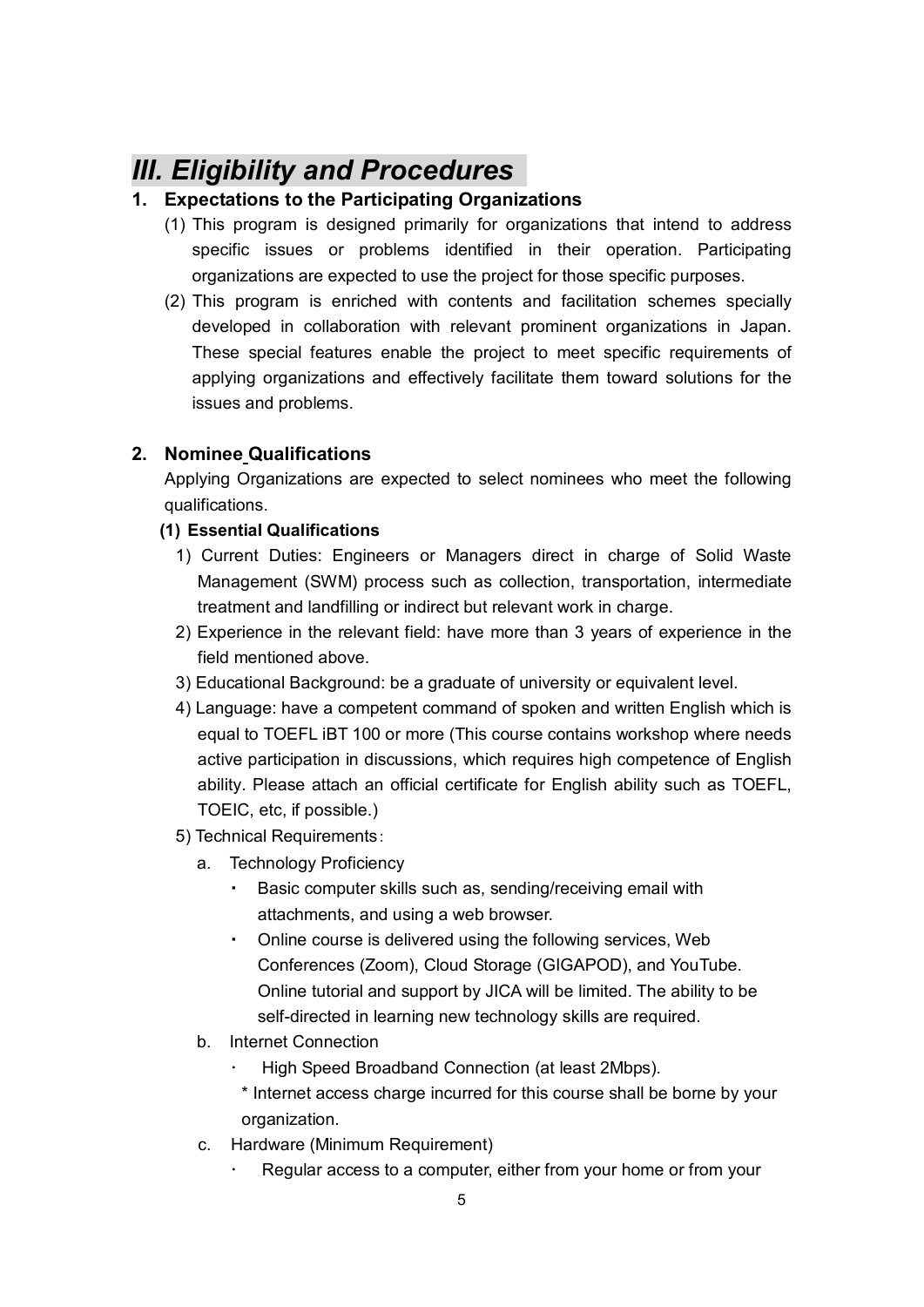office.

- Operating System: Windows or Mac OS (Updated version is preferred).
- Processor: Intel Core 2 Duo or higher; 2GHz or higher
- Memory: 4GB of RAM or higher
- Hard Drive Space: 5GB free disk space
- Browser: Google Chrome is preferred browser. (Edge, Firefox, Safari can be used)
- Others: Webcam Microphone, and Audio output Device (Speaker or Headset)
- d. Software (which may be required)
	- Zoom Client for Meeting (https://zoom.us/download)

\* In case you are using your office computer and use of Zoom is not authorized by your IT administrator, please notify JICA at the time of application.

#### **(2) Recommendable Qualifications**

- 1) Be in relation with past or on-going JICA projects focusing on waste management.
- 2) Be familiar with engineering background.
- 3) Be familiar with PC operation, as there will be many chances for report writing and presentations.
- 4) Occupational experience of more than three (3) years in relevant field.
- 5) Age: between the ages of twenty-five (25) and forty-five (45) years
- 6) Has a clear plan or be engaged in project for recycle based industries, that is, what kinds of waste to be recycled taking into account of its feasibility for Sound Material Cycle Society (SMCS).
- 7) Has experience of working at site and understand the condition of the site.
- 8) Gender Equality and Women's Empowerment: Women are encouraged to apply for the program. JICA makes a commitment to promote gender equality and women's empowerment, providing equal opportunity for all applicants regardless of sexual orientation and gender identity.

#### **3. Required Documents for Application**

**(1) Application Form**: The Application Form is available at **the JICA overseas office (or the Embassy of Japan).**

\* If you have any difficulties/disabilities, which require assistance, please specify necessary assistances in the QUESTIONNAIRE ON MEDICAL STATUS RESTRICTION (1-(c)) of the application forms. Information will be reviewed and used for reasonable accommodation. It may allow us (people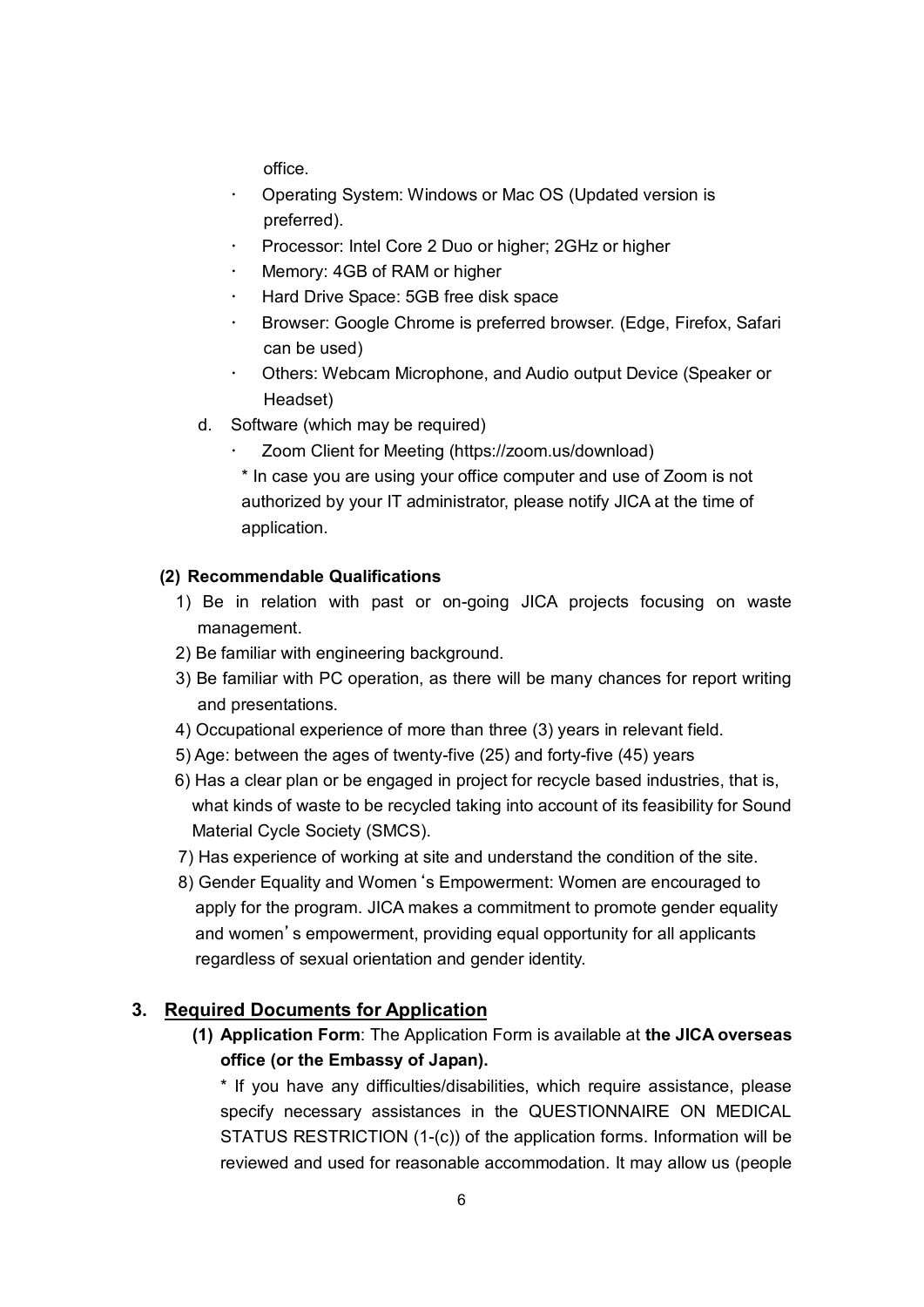concerned in this course) to prepare better logistics or alternatives.

**(2) Photocopy of passport** o**r ID card**:

\*Photocopy should include the followings: Name, Date of birth, Nationality, Sex **(3) Nominee's English Score Sheet**: to be submitted with the application form, if you have any official documentation of English ability. (e.g., TOEFL, TOEIC, IELTS)

**(4) Job Report and Issue Analysis Sheet (IAS)**: to be submitted with the application form. Fill in Annex Ⅱand Ⅲ of this General Information, and submit it along with the Nomination Form. Job Report and IAS are necessary documents for screening of an applicant. The purpose of an IAS is to logically organize relationships between issues participants are facing and contents covered in the training course. The sheet is regarded as a logical statement about issue and challenging that each participant has been facing in the course of job performing. **Issues shall be written specific as well as in detail so that it can be used for discussion towards solution later on.** That is the most important point. We will share Each reply to IAS with all participants to discuss about at the opportunity of Live Meeting held on later stage, and Course leader and lecturers will give some advice through studying it.

#### **4. Procedures of Application and Selection**

#### **(1) Submission of the Application Documents**

Closing date for applications: **Please confirm the local deadline with the JICA overseas office (or the Embassy of Japan)**.

(All required material must **arrive** at JICA Center in Japan by **July 25th , 2022**)

#### **(2) Selection**

Primary screening is conducted at the JICA overseas office (or the embassy of Japan) after receiving official documents from your government. JICA Center will consult with concerned organizations in Japan in the process of final selection. Applying organizations with the best intentions to utilize the opportunity will be highly valued.

The Government of Japan will examine applicants who belong to the military or other military-related organizations and/or who are enlisted in the military, taking into consideration of their duties, positions in the organization and other relevant information in a comprehensive manner to be consistent with the Development Cooperation Charter of Japan.

#### **(3) Notice of Acceptance**

Notification of results will be made by the JICA overseas office (or the Embassy of Japan) **not later than August 25th , 2022.**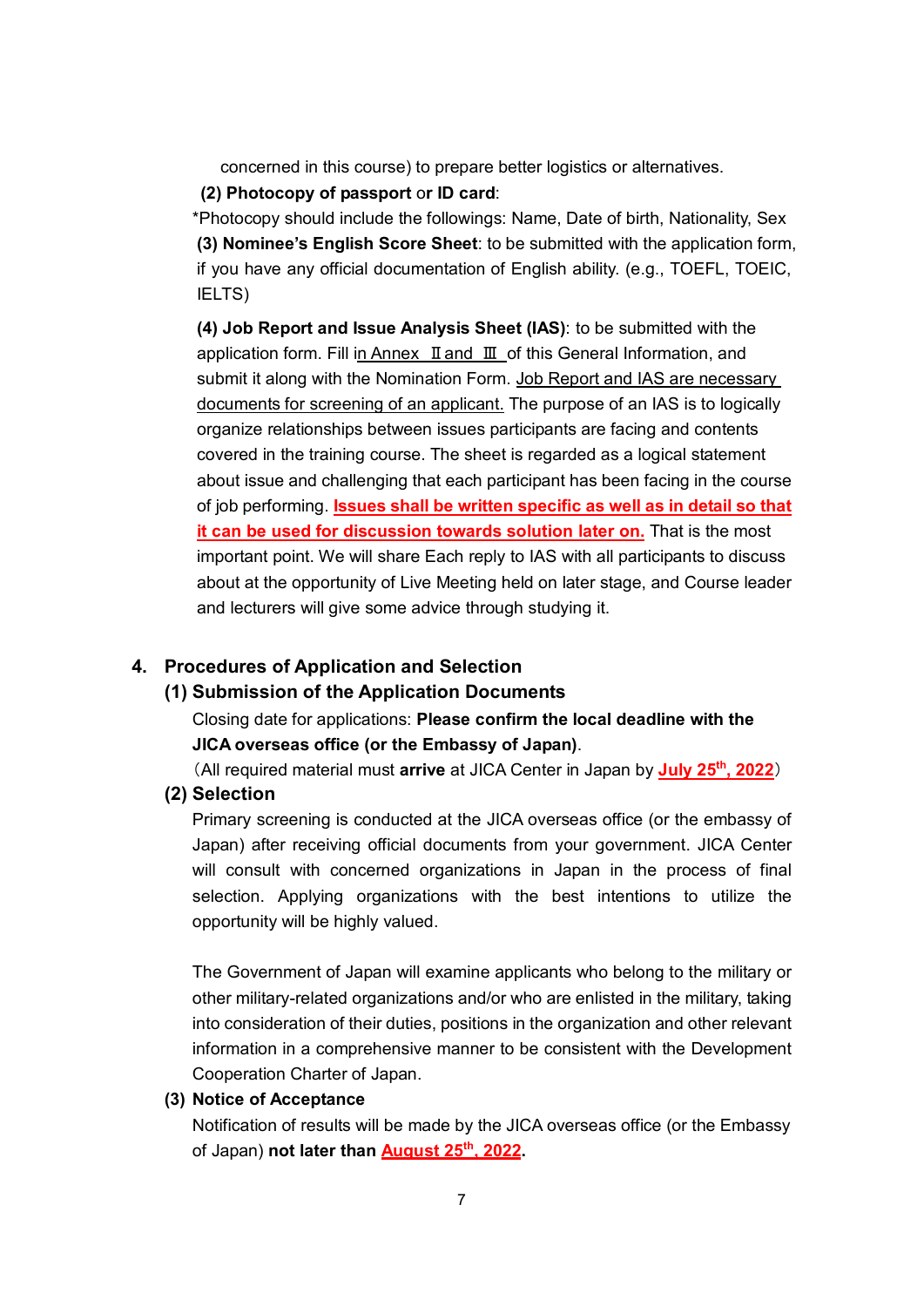#### **5. Conditions for Participation**

The participants of KCCP are required

- (1) to strictly adhere to the program schedule.
- (2) to prepare the terminals used (computer, webcam, microphone and earphone) and the Internet environment to participate online program, and
- (3) to work assignments and submit them.

#### **6. Online Program(Please refer to Annex**Ⅳ)

(1)This course will be conducted as a set of programs for online. The platform for online program will be conducted by "YouTube" and "Zoom". The URL to attend the online class will be announced separately.

(2) We will provide teaching material (PDF data) to each Participant. Details will be announced at the time of notification of selection result.

(3) The length of the online program is set relatively long for the number of lectures. Please watch the lecture videos via YouTube and submit your assignment by the specified date. After watching lecture videos **and virtual tour video,** Participants are supposed to join Zoom meeting, live distribution a few times to deepen their understanding what they learned via YouTube.

(4) Please note that participant who does not watch lecture videos or submit the assignment will not be allowed to attend the live distribution Session.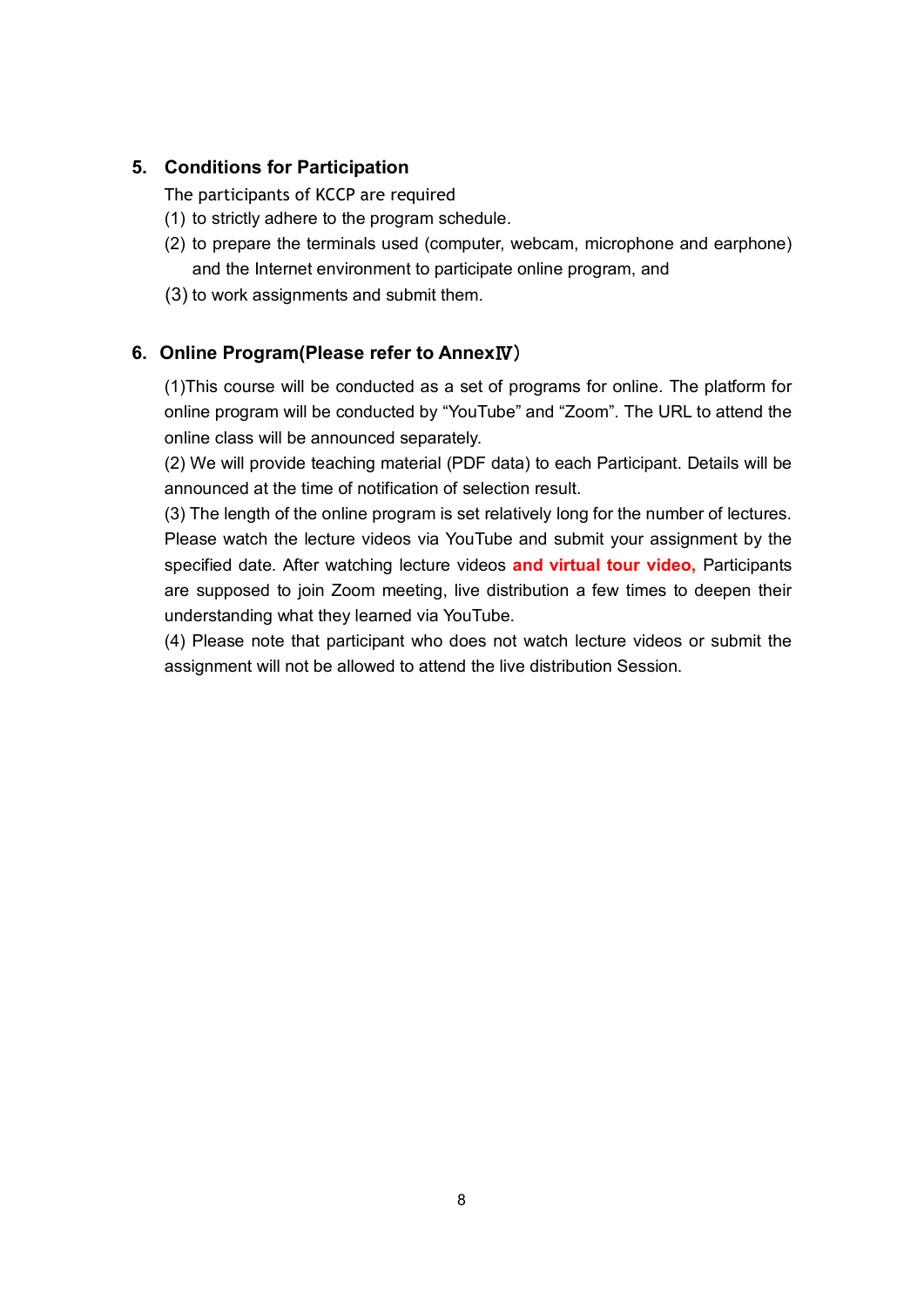# *IV. Administrative Arrangements*

## **1. Organizer**

- **(1) Name**: JICA KYUSHU (Training Program Division)
- **(2) Program Officer**: Mr. MIURA Sho (kicttp@jica.go.jp)
- **(3) URL:**(a)Introduction of JICA Kyushu

https://www.jica.go.jp/kyushu/english/office/index.html

(b)Introduction of Knowledge Co-Creation Program https://www.youtube.com/watch?v=SLurfKugrEw

### **2. Implementing Partner**

- **(1) Name**: Kitakyushu International Techno-cooperative Association(KITA)
- **(2) URL**: http://www.kita.or.jp/english/index.html

| Part I: Knowledge Co-Creation Program and Life in Japan |                                                         |  |
|---------------------------------------------------------|---------------------------------------------------------|--|
| English ver.                                            | https://www.youtube.com/watch?v=SLurfKugrEw             |  |
| Part II: Introduction of JICA Centers in Japan          |                                                         |  |
| JICA Kyushu                                             | https://www.jica.go.jp/kyushu/english/office/index.html |  |
|                                                         |                                                         |  |

# *V. ANNEX*

- I. Training Curriculum
- II. Issue Analysis Sheet (IAS)
- III. Job Report
- IV. Tentative Schedule of Training Program (for reference)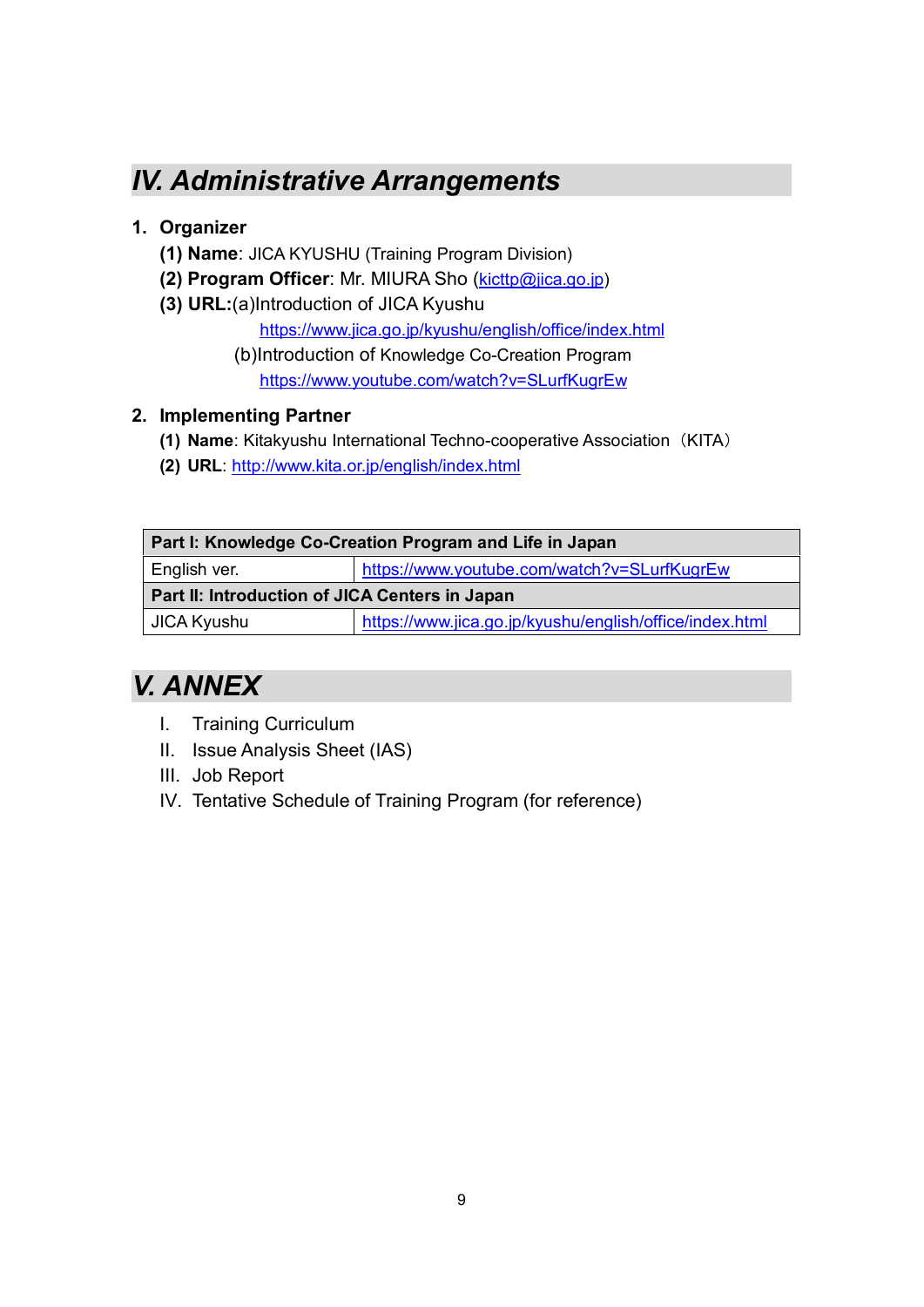#### *For Your Reference*

#### **JICA and Capacity Development**

Technical cooperation is people-to-people cooperation that supports partner countries in enhancing their comprehensive capacities to address development challenges by their own efforts. Instead of applying Japanese technology per se to partner countries, JICA's technical cooperation provides solutions that best fit their needs by working with people living there. In the process, consideration is given to factors such as their regional characteristics, historical background, and languages. JICA does not limit its technical cooperation to human resources development; it offers multi-tiered assistance that also involves organizational strengthening, policy formulation, and institution building.

Implementation methods of JICA's technical cooperation can be divided into two approaches. One is overseas cooperation by dispatching experts and volunteers in various development sectors to partner countries; the other is domestic cooperation by inviting participants from developing countries to Japan. The latter method is the Knowledge Co-Creation Program, formerly called Training Program, and it is one of the core programs carried out in Japan. By inviting officials from partner countries and with cooperation from domestic partners, the Knowledge Co-Creation Program provides technical knowledge and practical solutions for development issues in participating countries.

The Knowledge Co-Creation Program (Group & Region Focus) has long occupied an important place in JICA operations. About 400 pre-organized course cover a wide range of professional fields, ranging from education, health, infrastructure, energy, trade and finance, to agriculture, rural development, gender mainstreaming, and environmental protection. A variety of programs is being customized by the different target organizations to address the specific needs, such as policy-making organizations, service provision organizations, as well as research and academic institutions. Some programs are organized to target a certain group of countries with similar developmental challenges.

#### **Japanese Development Experience**

Japan, as the first non-Western nation to become a developed country, built itself into a country that is free, peaceful, prosperous and democratic while preserving its tradition. Japan will serve as one of the best examples for our partner countries to follow in their own development.

From engineering technology to production management methods, most of the know-how that has enabled Japan to become what it is today has emanated from a process of adoption and adaptation, of course, has been accompanied by countless failures and errors behind the success stories.

Through Japan's progressive adaptation and application of systems, methods and technologies from the West in a way that is suited to its own circumstances, Japan has developed a storehouse of knowledge not found elsewhere from unique systems of organization, administration and personnel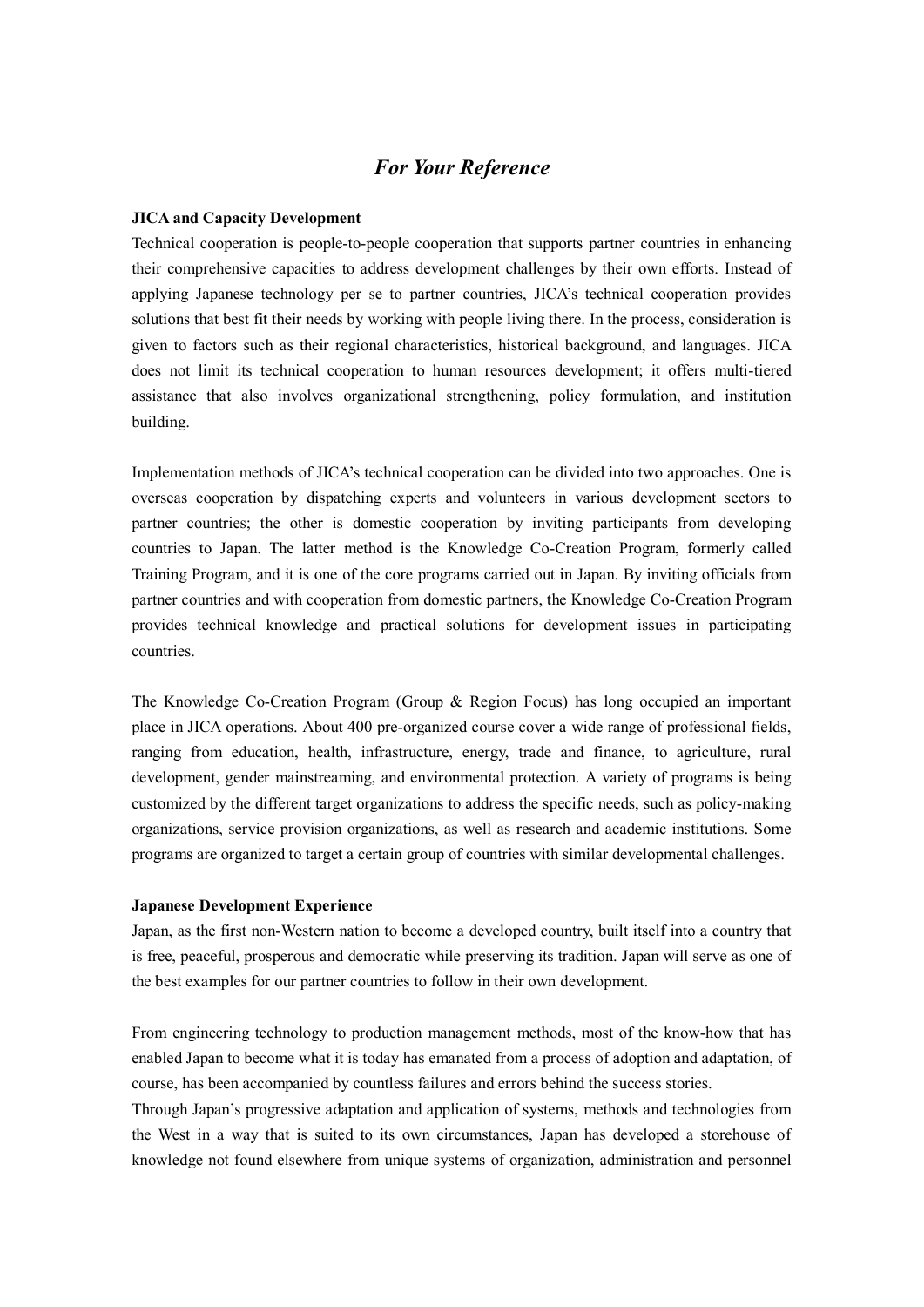management to such social systems as the livelihood improvement approach and governmental organization. It is not easy to apply such experiences to other countries where the circumstances differ, but the experiences can provide ideas and clues useful when devising measures to solve problems.

JICA, therefore, would like to invite as many leaders of partner countries as possible to come and visit us, to mingle with the Japanese people, and witness the advantages as well as the disadvantages of Japanese systems, so that integration of their findings might help them reach their developmental objectives.